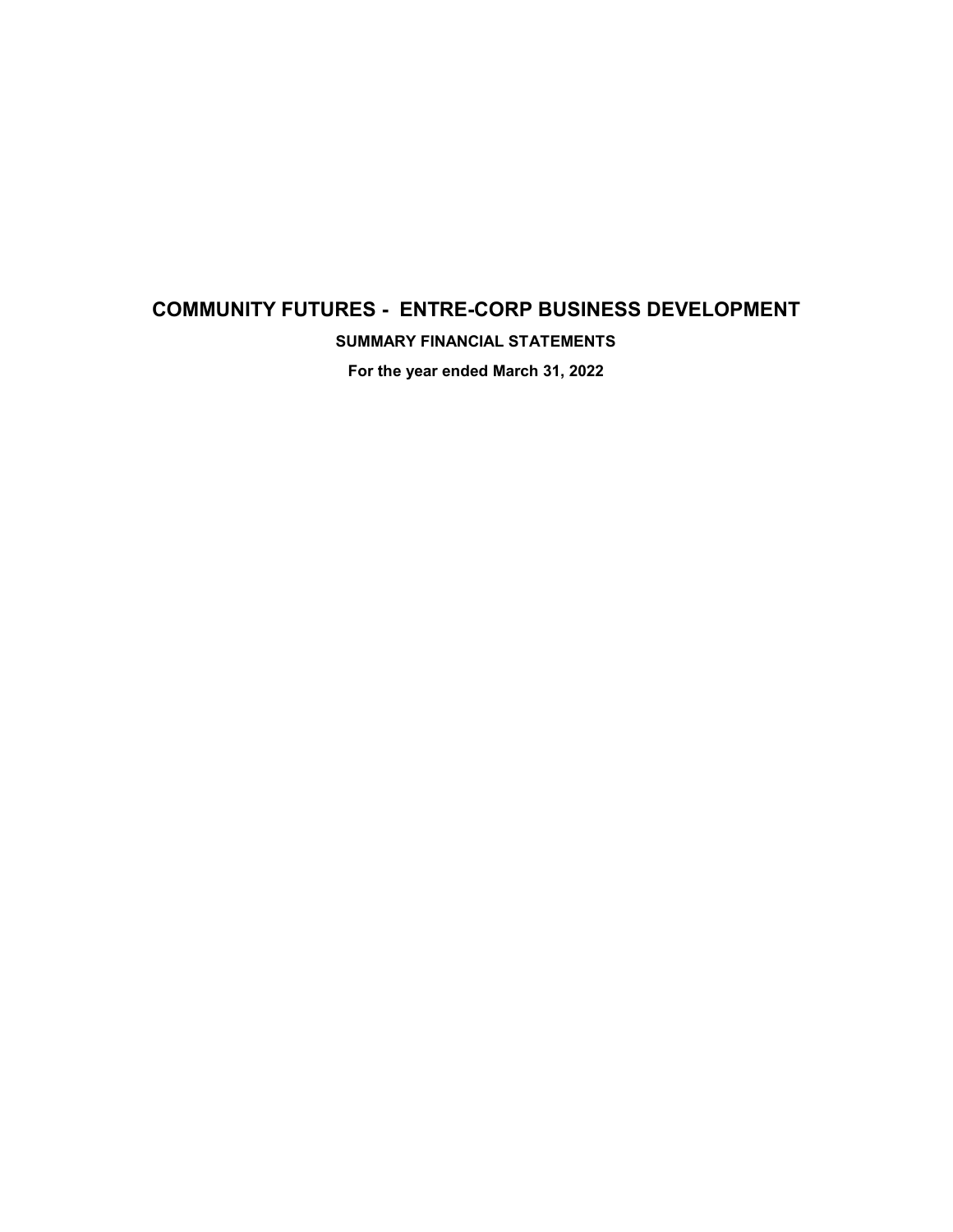

### **INDEPENDENT AUDITOR'S REPORT**

To the Board of Directors of Community Futures - Entre-Corp Business Development

#### *Opinion*

The summary financial statements, which comprise the summary statement of financial position as at March 31, 2022, and the summary statement of operations, changes in fund balances and summary statement of cash flows for the year then ended, are derived from the audited financial statements of Community Futures - Entre-Corp Business Development for the year ended March 31, 2022.

In our opinion, the accompanying summary financial statements are a fair summary of the audited financial statements, in accordance with the criteria described in note 1.

#### *Summary Financial Statements*

The summary financial statements do not contain all the disclosures required by Canadian accounting standards for not-for-profit organizations. Reading the summary financial statements, therefore, is not a substitute for reading the audited financial statements of Community Futures - Entre-Corp Business Development.

#### *The Audited Financial Statements and Our Report Thereon*

We expressed an unmodified audit opinion on the audited financial statements in our report dated June 22, 2022.

#### *Responsibilities of Management for the Summary Financial Statements*

Management is responsible for the preparation and fair presentation of the summary financial statements in accordance with the criteria as disclosed in note 1.

#### *Auditor's Responsibility*

Our responsibility is to express an opinion on the summary financial statements based on our procedures, which were conducted in accordance with Canadian Auditing Standard (CAS) 810, "Engagements to Report on Summary Financial Statements."

drail LlP

Lethbridge, Alberta

June 22, 2022 Chartered Professional Accountants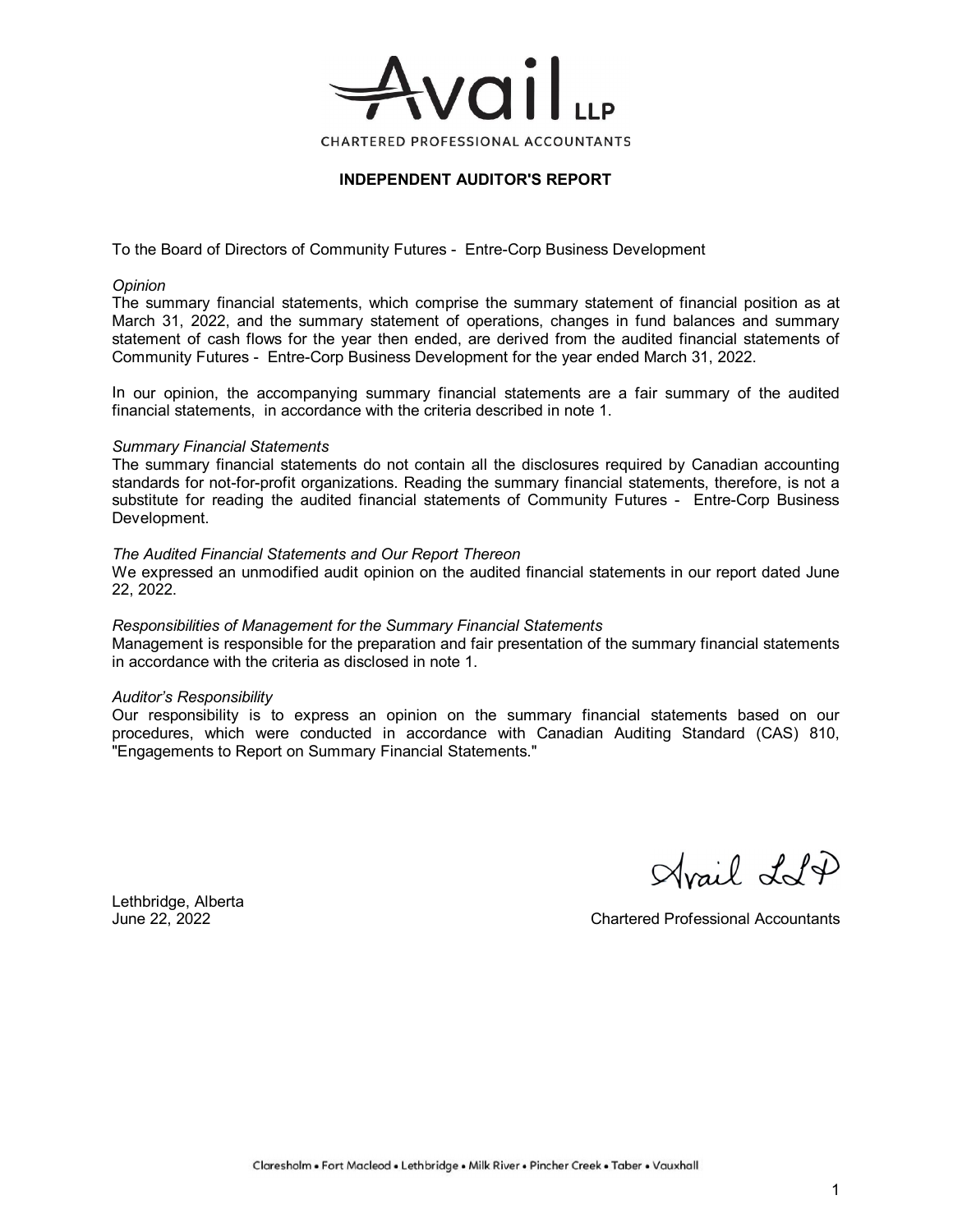## **COMMUNITY FUTURES - ENTRE-CORP BUSINESS DEVELOPMENT STATEMENT OF FINANCIAL POSITION As at March 31, 2022**

|                                     | Loan investment funds |                                                        |               |                                                                 |    |                                                              |     |                          |  |                                    |                                                |               |               |
|-------------------------------------|-----------------------|--------------------------------------------------------|---------------|-----------------------------------------------------------------|----|--------------------------------------------------------------|-----|--------------------------|--|------------------------------------|------------------------------------------------|---------------|---------------|
|                                     | General<br>Fund       | PrairiesCan<br>Non-<br>Repayable<br>Investment<br>Fund |               | PrairiesCan<br>Conditionally<br>Repayable<br>Investment<br>Fund |    | PrairiesCan<br>Conditionally<br>Repayable<br><b>EDP Fund</b> |     | City Investment<br>Fund  |  | <b>CFLIP</b><br>Investment<br>Fund | <b>Regional Relief</b><br>and Recovery<br>Fund | 2022<br>Total | 2021<br>Total |
|                                     |                       |                                                        | <b>ASSETS</b> |                                                                 |    |                                                              |     |                          |  |                                    |                                                |               |               |
| <b>Current assets</b>               |                       |                                                        |               |                                                                 |    |                                                              |     |                          |  |                                    |                                                |               |               |
| Cash                                | \$1,292,864           | \$1,007,133                                            | \$            | 350,559                                                         | \$ | 114,066                                                      | \$. | 212,342 \$               |  | $\overline{\phantom{a}}$           | \$<br>141,492                                  | \$3,118,456   | \$2,577,472   |
| Accounts receivable                 | 24,210                | 25                                                     |               |                                                                 |    |                                                              |     |                          |  | $\overline{\phantom{a}}$           |                                                | 24,235        | 2,682         |
| <b>GST</b> receivable               | 595                   |                                                        |               |                                                                 |    |                                                              |     |                          |  | $\overline{\phantom{a}}$           |                                                | 595           | 3,535         |
| Interest receivable                 |                       | 35,034                                                 |               | 132                                                             |    | 96                                                           |     | 168                      |  | $\overline{\phantom{a}}$           |                                                | 35,430        | 39,484        |
| Advances to other funds             | 45,722                | 20,732                                                 |               |                                                                 |    | 7,461                                                        |     | $\overline{\phantom{a}}$ |  | ۰                                  |                                                | 73,915        | 139,230       |
| Prepaid expenses                    | 2,534                 |                                                        |               |                                                                 |    |                                                              |     | $\blacksquare$           |  |                                    |                                                | 2,534         | 2,528         |
| Current portion of loans receivable |                       | 191,333                                                |               | 17,387                                                          |    | 5,700                                                        |     | 30,669                   |  | $\overline{\phantom{a}}$           | $\overline{\phantom{a}}$                       | 245,089       | 293,580       |
|                                     | 1,365,925             | 1,254,257                                              |               | 368,078                                                         |    | 127,323                                                      |     | 243,179                  |  | $\overline{\phantom{a}}$           | 141,492                                        | 3,500,254     | 3,058,511     |
| Loans receivable                    | $\sim$                | 770,589                                                |               | 14,842                                                          |    | 16,736                                                       |     | 23,325                   |  | $\overline{\phantom{a}}$           | 4,659,553                                      | 5,485,045     | 5,004,735     |
| <b>Investments</b>                  |                       | 294,507                                                |               | $\overline{\phantom{a}}$                                        |    | $\overline{\phantom{a}}$                                     |     | $\overline{\phantom{a}}$ |  | ٠                                  | ۰                                              | 294,507       | 285,092       |
| <b>Capital assets</b>               | 908,018               | $\sim$                                                 |               |                                                                 |    |                                                              |     | $\overline{\phantom{a}}$ |  | ٠                                  | $\blacksquare$                                 | 908,018       | 1,006,432     |
|                                     | \$2,273,943           | \$2,319,353                                            | \$            | 382,920                                                         | \$ | 144,059                                                      | \$  | 266,504 \$               |  | $\overline{\phantom{a}}$           | \$4,801,045                                    | \$10,187,824  | \$9,354,770   |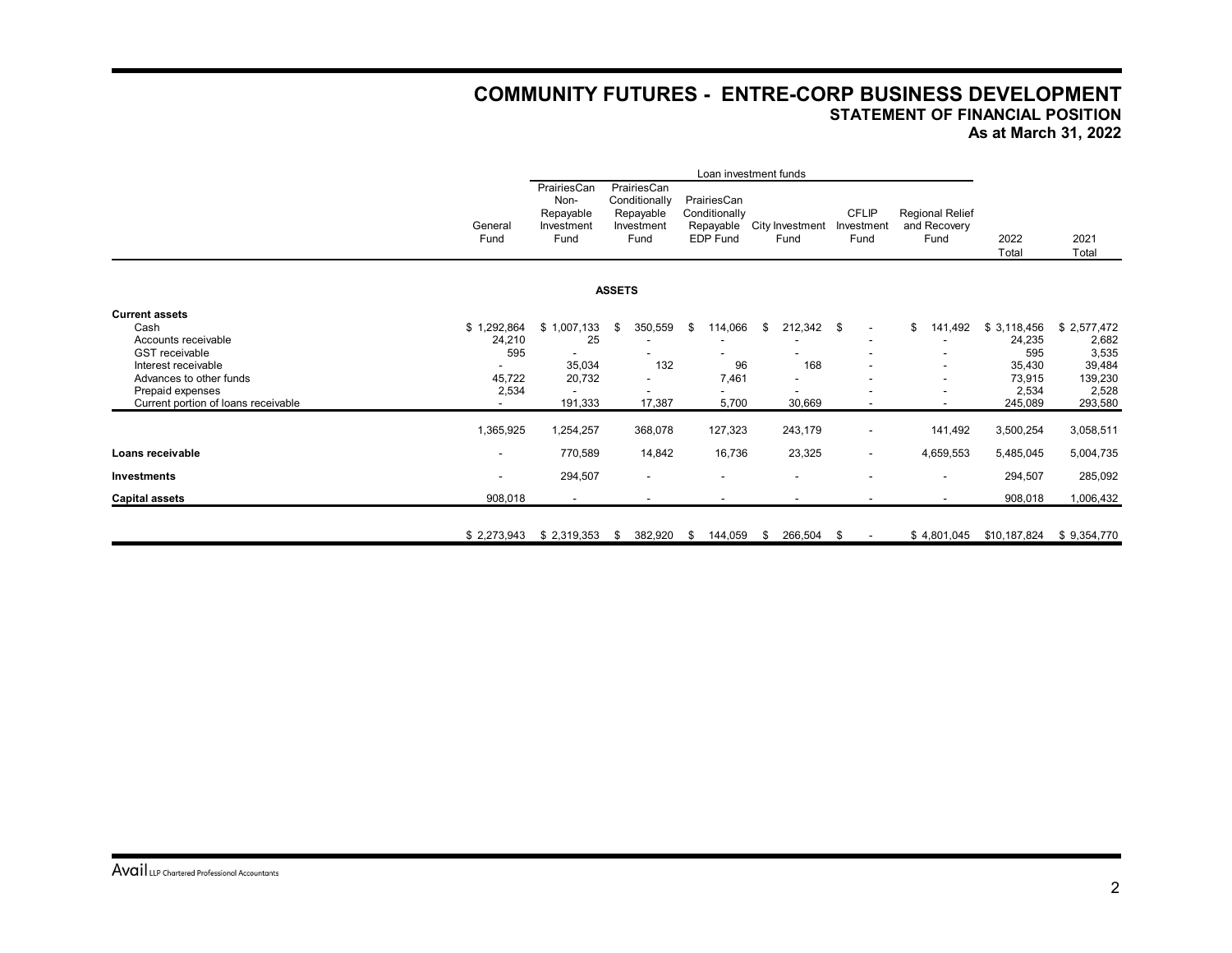## **COMMUNITY FUTURES - ENTRE-CORP BUSINESS DEVELOPMENT STATEMENT OF FINANCIAL POSITION As at March 31, 2022**

|                                                                                                                                                                  |                             | Loan investment funds                                  |                                                                 |                                                                   |                                    |                                    |                                                |                                        |                                              |
|------------------------------------------------------------------------------------------------------------------------------------------------------------------|-----------------------------|--------------------------------------------------------|-----------------------------------------------------------------|-------------------------------------------------------------------|------------------------------------|------------------------------------|------------------------------------------------|----------------------------------------|----------------------------------------------|
|                                                                                                                                                                  | General<br>Fund             | PrairiesCan<br>Non-<br>Repayable<br>Investment<br>Fund | PrairiesCan<br>Conditionally<br>Repayable<br>Investment<br>Fund | PrairiesCan<br>Conditionally<br>Repayable<br><b>EDP Fund</b>      | City Investment<br>Fund            | <b>CFLIP</b><br>Investment<br>Fund | <b>Regional Relief</b><br>and Recovery<br>Fund | 2022<br>Total                          | 2021<br>Total                                |
|                                                                                                                                                                  |                             |                                                        | <b>LIABILITIES AND FUND BALANCES</b>                            |                                                                   |                                    |                                    |                                                |                                        |                                              |
| <b>Current liabilities</b><br>Accounts payable and accrued liabilities<br>Deferred contributions<br>Advances to other funds<br>Current portion of long-term debt | \$<br>115,244 \$<br>886,081 | 121                                                    | \$<br>2,855                                                     | S                                                                 | \$<br>147,863<br>36,463            | \$                                 | \$<br>34,596                                   | \$<br>115,365<br>1,033,944<br>73,914   | 80,902<br>\$<br>705,805<br>139,230<br>51,984 |
|                                                                                                                                                                  | 1,001,325                   | 121                                                    | 2,855                                                           | ٠                                                                 | 184,326                            |                                    | 34,596                                         | 1,223,223                              | 977,921                                      |
| Long-term debt                                                                                                                                                   | $\overline{\phantom{a}}$    |                                                        |                                                                 |                                                                   |                                    |                                    | 106,896                                        | 106,896                                | 45,940                                       |
| Due to Government of Canada                                                                                                                                      |                             | $\blacksquare$                                         | 500,000                                                         | 200,000                                                           | $\blacksquare$                     | $\overline{\phantom{a}}$           | 4,659,553                                      | 5,359,553                              | 5,032,153                                    |
|                                                                                                                                                                  | 1,001,325                   | 121                                                    | 502,855                                                         | 200,000                                                           | 184,326                            |                                    | 4,801,045                                      | 6,689,672                              | 6,056,014                                    |
| <b>Fund balances</b><br>Share capital<br>Invested in capital assets<br>Externally restricted<br>Unrestricted                                                     | 100<br>908,018<br>364,500   | 2,319,232                                              | (119, 935)                                                      | $\overline{\phantom{a}}$<br>(55, 941)<br>$\overline{\phantom{a}}$ | 82,178<br>$\overline{\phantom{a}}$ |                                    |                                                | 100<br>908,018<br>2,225,534<br>364,500 | 100<br>908,508<br>2,170,780<br>219,368       |
|                                                                                                                                                                  | 1,272,618                   | 2,319,232                                              | (119, 935)                                                      | (55, 941)                                                         | 82,178                             |                                    | $\overline{\phantom{a}}$                       | 3,498,152                              | 3,298,756                                    |
|                                                                                                                                                                  | \$2,273,943                 | \$2,319,353                                            | 382,920<br>-\$                                                  | - \$<br>144,059                                                   | 266,504 \$<br>S.                   |                                    | \$4,801,045                                    | \$10,187,824                           | \$9,354,770                                  |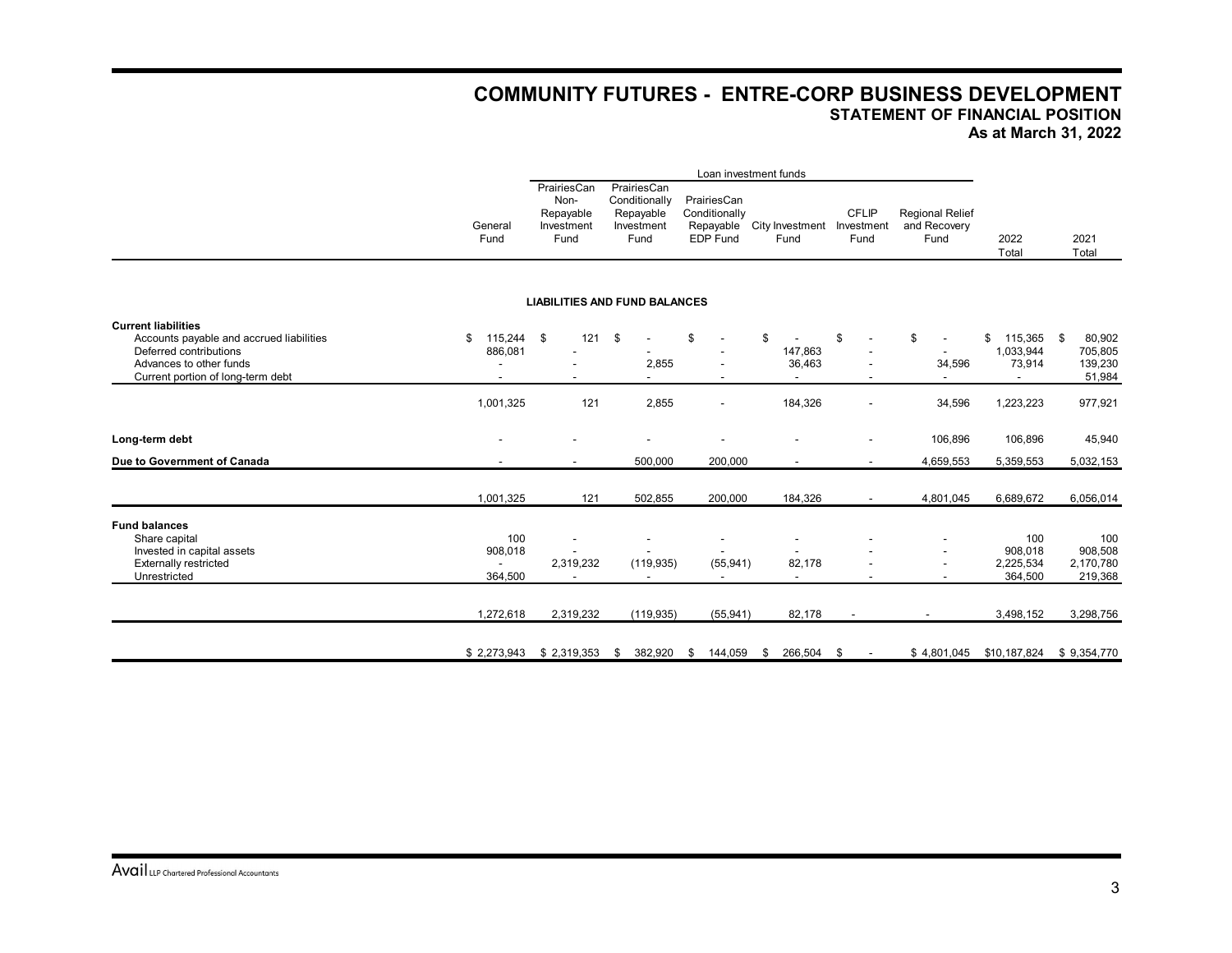## **COMMUNITY FUTURES - ENTRE-CORP BUSINESS DEVELOPMENT**

**STATEMENT OF OPERATIONS**

**For the year ended March 31, 2022**

|                                              |                          |                                                        |                                                                 |                                                              | Loan investment funds              |                                |                                                |                  |                          |
|----------------------------------------------|--------------------------|--------------------------------------------------------|-----------------------------------------------------------------|--------------------------------------------------------------|------------------------------------|--------------------------------|------------------------------------------------|------------------|--------------------------|
|                                              | General<br>Fund          | PrairiesCan<br>Non-<br>Repayable<br>Investment<br>Fund | PrairiesCan<br>Conditionally<br>Repayable<br>Investment<br>Fund | PrairiesCan<br>Conditionally<br>Repayable<br><b>EDP Fund</b> | City Investment Investment<br>Fund | <b>CFLIP</b><br>Fund           | <b>Regional Relief</b><br>and Recovery<br>Fund | 2022<br>Total    | 2021<br>Total            |
|                                              |                          |                                                        |                                                                 |                                                              |                                    |                                |                                                |                  |                          |
| Revenue                                      |                          |                                                        |                                                                 |                                                              |                                    |                                |                                                |                  |                          |
| Program revenues                             | 548,896<br>\$            | \$                                                     | \$                                                              | \$                                                           | \$<br>10,309                       | \$                             | \$                                             | \$<br>559,205    | \$<br>300,720            |
| Other government contributions               | 354,700                  |                                                        |                                                                 |                                                              |                                    |                                | $\overline{\phantom{a}}$                       | 354,700          | 326,047                  |
| Prairies Economic Development contributions  | 308,493                  |                                                        |                                                                 |                                                              |                                    |                                | ÷,                                             | 308,493          | 498,018                  |
| Rental                                       | 234,056                  | $\blacksquare$                                         |                                                                 |                                                              |                                    |                                | ÷                                              | 234,056          | 218,840                  |
| Loan interest                                |                          | 91,953                                                 | 4,280                                                           | 2.436                                                        | 5.649                              |                                |                                                | 104,318          | 88,985                   |
| Administration fees                          | 74,344                   | $\overline{\phantom{a}}$                               |                                                                 |                                                              |                                    |                                | -                                              | 74,344           | 77,821                   |
| Loan fees                                    | 1,285                    | L.                                                     |                                                                 |                                                              |                                    |                                | 34,584                                         | 35,869           | 1,295                    |
| Bank and investment interest                 | 2,855                    | 6,124                                                  |                                                                 |                                                              |                                    |                                | ÷                                              | 8,979            | 10,167                   |
| Recovery of bad debts                        | $\overline{\phantom{a}}$ | 5,051                                                  |                                                                 |                                                              |                                    |                                |                                                | 5,051            | 11,225                   |
| Unrealized gain on investment                | $\blacksquare$           | 3,905                                                  | $\blacksquare$                                                  |                                                              |                                    | $\overline{\phantom{a}}$       | ٠                                              | 3,905            | 18,306                   |
|                                              |                          |                                                        |                                                                 |                                                              |                                    |                                |                                                |                  |                          |
|                                              | 1,524,629                | 107,033                                                | 4,280                                                           | 2,436                                                        | 15,958                             | $\overline{\phantom{a}}$       | 34,584                                         | 1,688,920        | 1,551,424                |
| <b>Expenses</b>                              |                          |                                                        |                                                                 |                                                              |                                    |                                |                                                |                  |                          |
| Wages and benefits                           | 596,763                  |                                                        |                                                                 |                                                              |                                    |                                | 32,850                                         | 629,613          | 549,238                  |
| Project costs                                | 255,846                  |                                                        |                                                                 |                                                              | 10,309                             |                                |                                                | 266,155          | 230,533                  |
| Contractor fees                              | 86,990                   | $\overline{\phantom{a}}$                               |                                                                 |                                                              |                                    |                                | ٠                                              | 86,990           | 21,826                   |
| Repairs and maintenance                      | 74,800                   | $\blacksquare$                                         |                                                                 |                                                              |                                    |                                |                                                | 74,800           | 98,465                   |
| <b>Bad debts</b>                             |                          | 50,001                                                 | 13,868                                                          | 774                                                          |                                    |                                |                                                | 64,643           | 80,977                   |
| Advertising and promotion                    | 57,552                   | $\overline{\phantom{a}}$                               | $\overline{a}$                                                  |                                                              |                                    |                                | ÷                                              | 57,552           | 38,586                   |
| Consulting fees                              | 33,000                   |                                                        |                                                                 |                                                              |                                    |                                |                                                | 33,000           | 40,500                   |
| <b>Utilities</b>                             | 30,862                   | $\overline{\phantom{a}}$                               |                                                                 |                                                              |                                    |                                |                                                | 30,862           | 33,171                   |
| Rent                                         | 30,019                   |                                                        |                                                                 |                                                              |                                    |                                |                                                | 30.019           | 28,319                   |
| Property taxes                               | 18,815                   |                                                        |                                                                 |                                                              |                                    |                                |                                                | 18,815           | 17,465                   |
| Professional fees                            | 17,247                   |                                                        |                                                                 |                                                              |                                    |                                | 1,500                                          | 18,747           | 17,112                   |
| Office and supplies                          | 17,429                   |                                                        |                                                                 |                                                              |                                    |                                | 234                                            | 17,663           | 18,745                   |
| Telephone                                    | 11.690                   |                                                        |                                                                 |                                                              |                                    |                                |                                                | 11.690           | 8,297                    |
| Administration                               | 11.256                   |                                                        |                                                                 |                                                              |                                    |                                |                                                | 11.256           | 4,628                    |
| Insurance                                    | 10,672                   |                                                        |                                                                 |                                                              |                                    |                                |                                                | 10,672           | 9,352                    |
| Staff expenses                               | 6,520                    | $\overline{\phantom{a}}$                               |                                                                 |                                                              |                                    |                                |                                                | 6,520            | 2,621                    |
| Licenses, dues and memberships               | 5,416                    |                                                        |                                                                 |                                                              |                                    |                                |                                                | 5.416            | 5,235                    |
| Non-refundable GST                           | 5.375                    |                                                        |                                                                 |                                                              |                                    |                                |                                                | 5,375            | 10,355                   |
| Seminars                                     | 4,562                    |                                                        |                                                                 |                                                              |                                    |                                |                                                | 4,562            | 1,758                    |
| Travel                                       | 2,531                    |                                                        |                                                                 |                                                              |                                    |                                | $\overline{a}$                                 | 2,531            | 569                      |
| Interest and bank charges                    | 1.638                    |                                                        |                                                                 |                                                              |                                    |                                |                                                | 1,638            | 1,990                    |
| Courses and training                         | 1.618                    |                                                        |                                                                 |                                                              |                                    |                                |                                                | 1.618            | $\overline{\phantom{a}}$ |
| Interest on term debt                        | 972                      |                                                        |                                                                 |                                                              |                                    |                                |                                                | 972              | 7,154                    |
| Amortization                                 | 98,414                   | $\overline{\phantom{a}}$                               |                                                                 |                                                              |                                    |                                |                                                | 98,414           | 93,220                   |
|                                              |                          |                                                        |                                                                 |                                                              |                                    |                                |                                                |                  |                          |
|                                              | 1,379,987                | 50,001                                                 | 13,868                                                          | 774                                                          | 10,309                             | $\overline{a}$                 | 34,584                                         | 1,489,523        | 1,320,116                |
| Excess (deficiency) of revenue over expenses | $$144,642$ \$            | 57,032 \$                                              | $(9,588)$ \$                                                    | $1,662$ \$                                                   | 5,649                              | \$<br>$\overline{\phantom{a}}$ | \$                                             | \$<br>199,397 \$ | 231,308                  |
|                                              |                          |                                                        |                                                                 |                                                              |                                    |                                |                                                |                  |                          |

Avail LLP Chartered Professional Accountants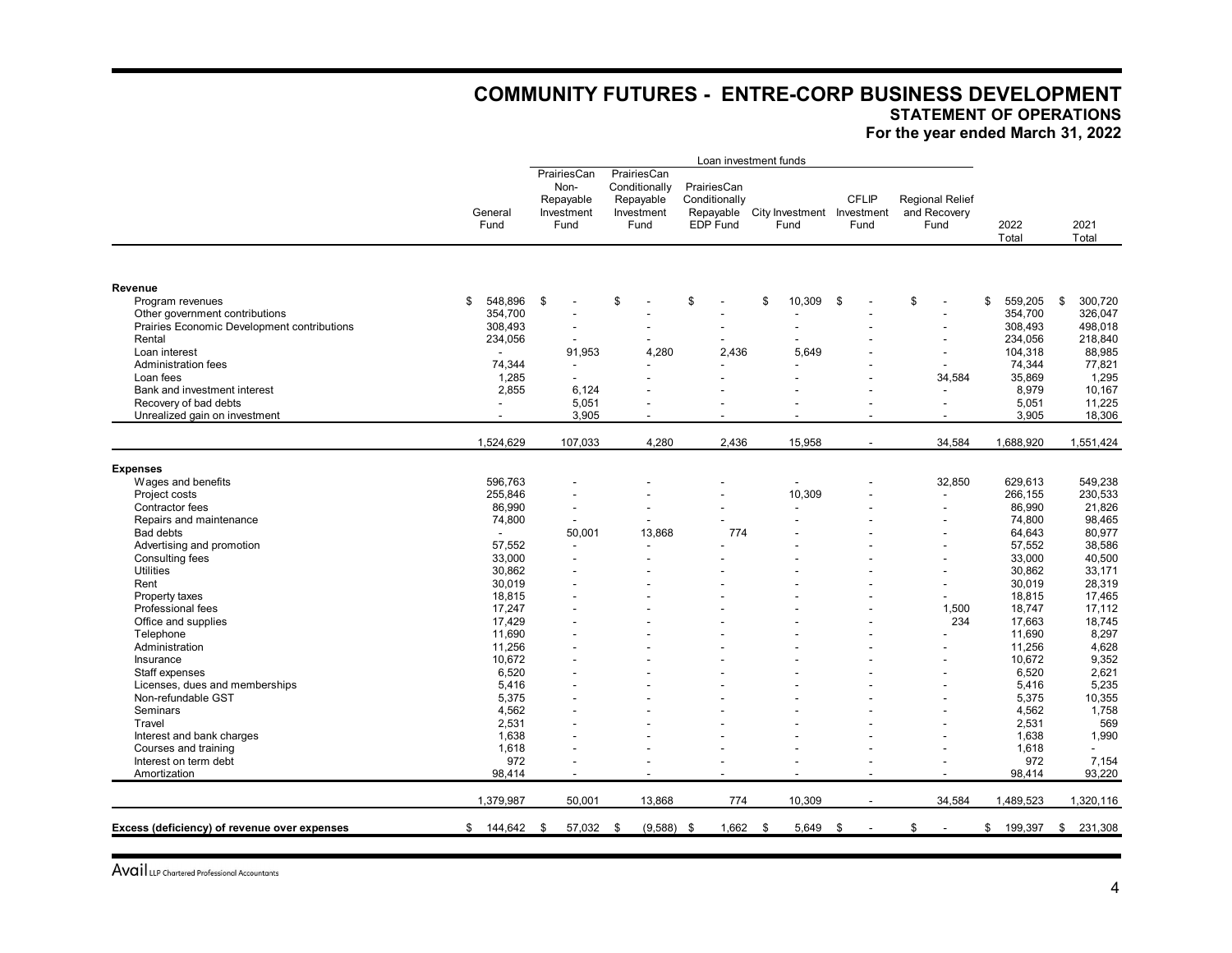## **COMMUNITY FUTURES - ENTRE-CORP BUSINESS DEVELOPMENT STATEMENT OF CHANGES IN FUND BALANCES**

**For the year ended March 31, 2022**

|                                                 | Loan investment funds    |                                                        |                                                                 |                                          |                                   |                                    |                                                |               |               |
|-------------------------------------------------|--------------------------|--------------------------------------------------------|-----------------------------------------------------------------|------------------------------------------|-----------------------------------|------------------------------------|------------------------------------------------|---------------|---------------|
|                                                 | General<br>Fund          | PrairiesCan<br>Non-<br>Repayable<br>Investment<br>Fund | PrairiesCan<br>Conditionally<br>Repayable<br>Investment<br>Fund | PrairiesCan<br>Conditionally<br>EDP Fund | Repayable City Investment<br>Fund | <b>CFLIP</b><br>Investment<br>Fund | <b>Regional Relief</b><br>and Recovery<br>Fund | 2022<br>Total | 2021<br>Total |
|                                                 |                          |                                                        |                                                                 |                                          |                                   |                                    |                                                |               |               |
| Invested in capital assets<br>Beginning of year | 908,508<br>\$            | \$                                                     | \$                                                              | \$                                       | \$                                | \$                                 | \$                                             | 908,508<br>\$ | \$<br>646,483 |
| Amortization                                    | (98, 414)                |                                                        |                                                                 |                                          |                                   |                                    |                                                | (98, 414)     | (93, 220)     |
| Purchase of capital assets                      |                          |                                                        |                                                                 |                                          |                                   |                                    |                                                |               | 207,778       |
| Repayment of long-term debt                     | 97,924                   |                                                        |                                                                 |                                          |                                   |                                    |                                                | 97,924        | 147,467       |
|                                                 |                          |                                                        |                                                                 |                                          |                                   |                                    |                                                |               |               |
| End of year                                     | 908,018                  | $\blacksquare$                                         |                                                                 |                                          |                                   |                                    |                                                | 908,018       | 908,508       |
| <b>Externally restricted</b>                    |                          |                                                        |                                                                 |                                          |                                   |                                    |                                                |               |               |
| <b>Beginning of year</b>                        |                          | 2,262,200                                              | (110, 347)                                                      | (57, 603)                                | 76,530                            |                                    |                                                | 2,170,780     | 2,126,857     |
| Excess (deficiency) of revenue over expenses    |                          | 57,032                                                 | (9,588)                                                         | 1,662                                    | 5,649                             | $\overline{\phantom{a}}$           |                                                | 54,755        | 43,924        |
| End of year                                     | $\overline{\phantom{0}}$ | 2,319,232                                              | (119, 935)                                                      | (55, 941)                                | 82,179                            | $\overline{\phantom{a}}$           |                                                | 2,225,535     | 2,170,781     |
| <b>Unrestricted</b>                             |                          |                                                        |                                                                 |                                          |                                   |                                    |                                                |               |               |
| Beginning of year                               | 219,368                  |                                                        |                                                                 |                                          |                                   |                                    |                                                | 219,368       | 294,008       |
| Amortization                                    | 98,414                   |                                                        |                                                                 |                                          |                                   |                                    |                                                | 98,414        | 93,220        |
| Purchase of capital assets                      |                          |                                                        |                                                                 |                                          |                                   |                                    |                                                |               | (207, 778)    |
| Repayment of long-term debt                     | (97, 924)                |                                                        |                                                                 |                                          |                                   |                                    |                                                | (97, 924)     | (147, 467)    |
| Excess of revenue over expenses                 | 144,642                  | $\overline{\phantom{0}}$                               |                                                                 |                                          |                                   |                                    |                                                | 144,642       | 187,385       |
| End of year                                     | 364,500                  | $\overline{a}$                                         |                                                                 |                                          |                                   |                                    |                                                | 364,500       | 219,368       |
|                                                 | \$1,272,518              |                                                        | $$2,319,232$ $$(119,935)$ \$                                    | $(55,941)$ \$                            | 82,179                            | $^{\circ}$                         | \$                                             | \$3,498,053   | \$3,298,657   |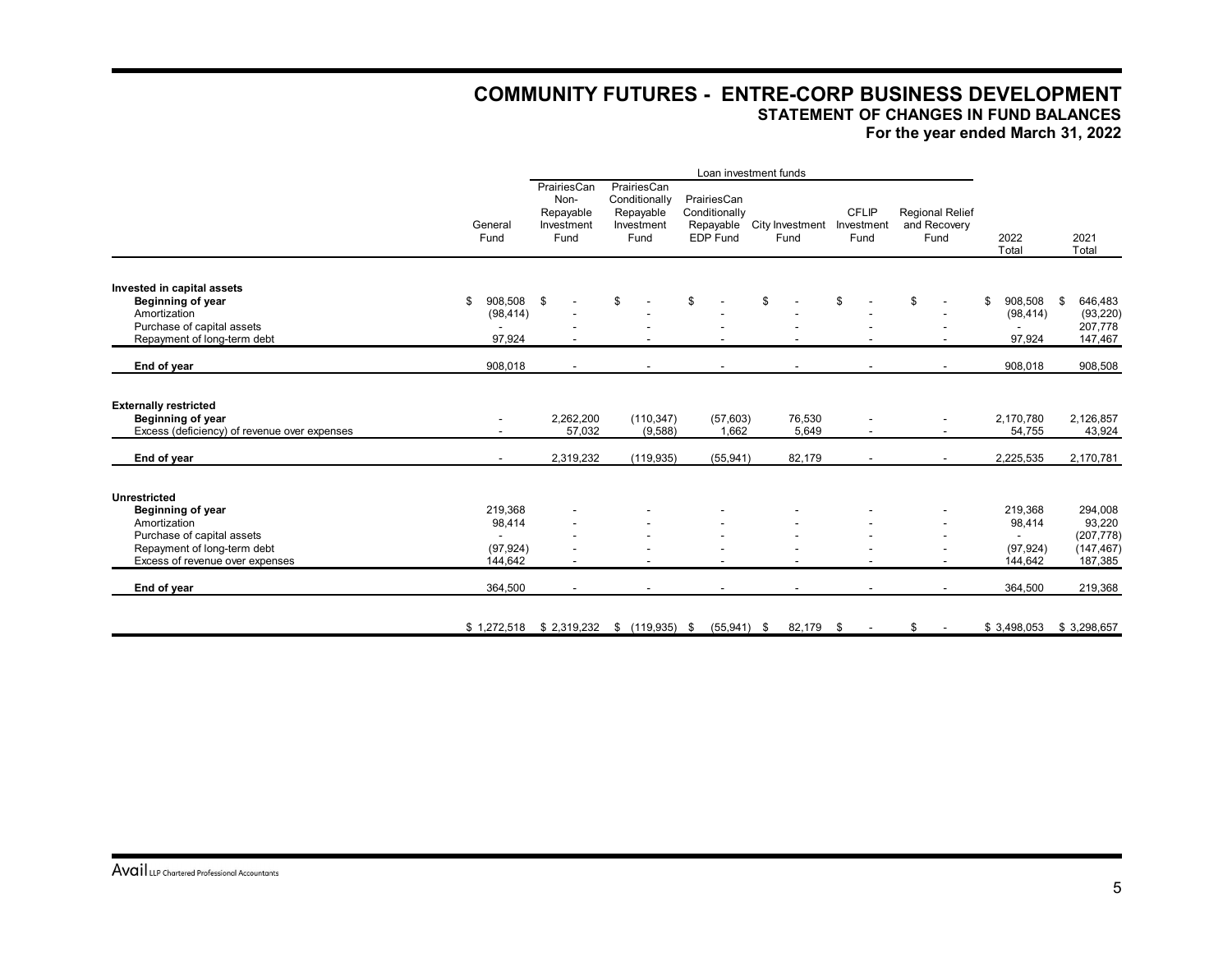## **COMMUNITY FUTURES - ENTRE-CORP BUSINESS DEVELOPMENT STATEMENT OF CASH FLOWS**

**For the year ended March 31, 2022**

|                                                                                                                                                                                                  |                         |                                                        |                                                                 |                                                       | Loan investment funds              |                          |                                                |                                              |                                                |
|--------------------------------------------------------------------------------------------------------------------------------------------------------------------------------------------------|-------------------------|--------------------------------------------------------|-----------------------------------------------------------------|-------------------------------------------------------|------------------------------------|--------------------------|------------------------------------------------|----------------------------------------------|------------------------------------------------|
|                                                                                                                                                                                                  | General<br>Fund         | PrairiesCan<br>Non-<br>Repayable<br>Investment<br>Fund | PrairiesCan<br>Conditionally<br>Repayable<br>Investment<br>Fund | PrairiesCan<br>Conditionally<br>Repayable<br>EDP Fund | City Investment Investment<br>Fund | <b>CFLIP</b><br>Fund     | <b>Regional Relief</b><br>and Recovery<br>Fund | 2022<br>Total                                | 2021<br>Total                                  |
| Cash flows from operating activities<br>Excess (deficiency) of revenue over expenses<br>Items not involving cash<br>Amortization<br>Provision for credit losses<br>Unrealized gain on investment | 144,642<br>\$<br>98,414 | 57,032<br>- \$<br>50,000<br>(3,905)                    | \$<br>$(9,588)$ \$<br>13,868                                    | 1,662<br>774                                          | 5,649<br>- \$                      | -\$                      | \$                                             | 199,397<br>\$<br>98.414<br>64,642<br>(3,905) | 231,308<br>\$<br>93,220<br>80,977<br>(18, 306) |
| Net change in non-cash working capital items                                                                                                                                                     | 243,056<br>159,567      | 103,127<br>103,627                                     | 4,280<br>1,384                                                  | 2,436<br>631                                          | 5,649<br>148,142                   | (99, 913)                | 34,596                                         | 358,548<br>348,034                           | 387,199<br>344,008                             |
|                                                                                                                                                                                                  | 402.623                 | 206,754                                                | 5,664                                                           | 3,067                                                 | 153,791                            | (99, 913)                | 34,596                                         | 706,582                                      | 731,207                                        |
| Cash flows from lending activities                                                                                                                                                               |                         | 82,573                                                 | 31,005                                                          | 4,030                                                 | 20,330                             | $\overline{\phantom{a}}$ | (684, 400)                                     | (546, 462)                                   | (3,985,211)                                    |
| Cash flows from investing activities<br>Purchase of investments<br>Purchase of capital assets                                                                                                    |                         | (5,509)                                                |                                                                 |                                                       |                                    |                          |                                                | (5,509)                                      | (6, 384)<br>(207, 778)                         |
|                                                                                                                                                                                                  |                         | (5,509)                                                |                                                                 |                                                       |                                    |                          |                                                | (5,509)                                      | (214, 162)                                     |
| Cash flows from financing activities<br>Repayment of long-term debt<br>Advances from Government of Canada, net of repayments                                                                     | (97, 924)               |                                                        |                                                                 |                                                       |                                    |                          | 484,296                                        | (97, 924)<br>484,296                         | (147, 467)<br>4,332,153                        |
|                                                                                                                                                                                                  | (97, 924)               | $\overline{\phantom{a}}$                               |                                                                 |                                                       |                                    |                          | 484,296                                        | 386,372                                      | 4,184,686                                      |
| Increase (decrease) in cash                                                                                                                                                                      | 304,699                 | 283,818                                                | 36,669                                                          | 7,097                                                 | 174,121                            | (99, 913)                | (165, 508)                                     | 540,983                                      | 716,520                                        |
| Cash, beginning of year                                                                                                                                                                          | 988,165                 | 823,228                                                | 313,890                                                         | 106,969                                               | 38,221                             | $\blacksquare$           | 307,000                                        | 2,577,473                                    | 1,860,952                                      |
| Cash (bank indebtedness), end of year                                                                                                                                                            | \$1,292,864             | \$1,107,046                                            | 350,559<br>\$                                                   | 114,066<br>\$.                                        | 212,342<br>\$                      | (99, 913)<br>\$          | 141,492<br>\$                                  | \$ 3,118,456                                 | \$2,577,472                                    |
| <b>OUT OF BALANCE BY:</b>                                                                                                                                                                        |                         | (99, 913)                                              |                                                                 |                                                       |                                    | 99.913                   |                                                |                                              |                                                |

#### **1. Summary financial statements**

Management prepared these summary financial statements using the following criteria:

(a) the summary financial statements include a statement for each statement included in the audited financial statements;

(b) information in the summary financial statements agrees with the related information in the completed set of audited financial statements;

- (c) major subtotals, totals and comparative information from the audited financial statements are included; and
- (d) the summary financial statements contain the information from the audited financial statements dealing with matters having a pervasive or otherwise significant effect on the summary financial statements.

The summary financial statements are derived from the audited financial statements, prepared in accordance with Canadian accounting standards for not-for-profit organizations, as at March 31, 2022, and March 31, 2021, and for the years then ended.